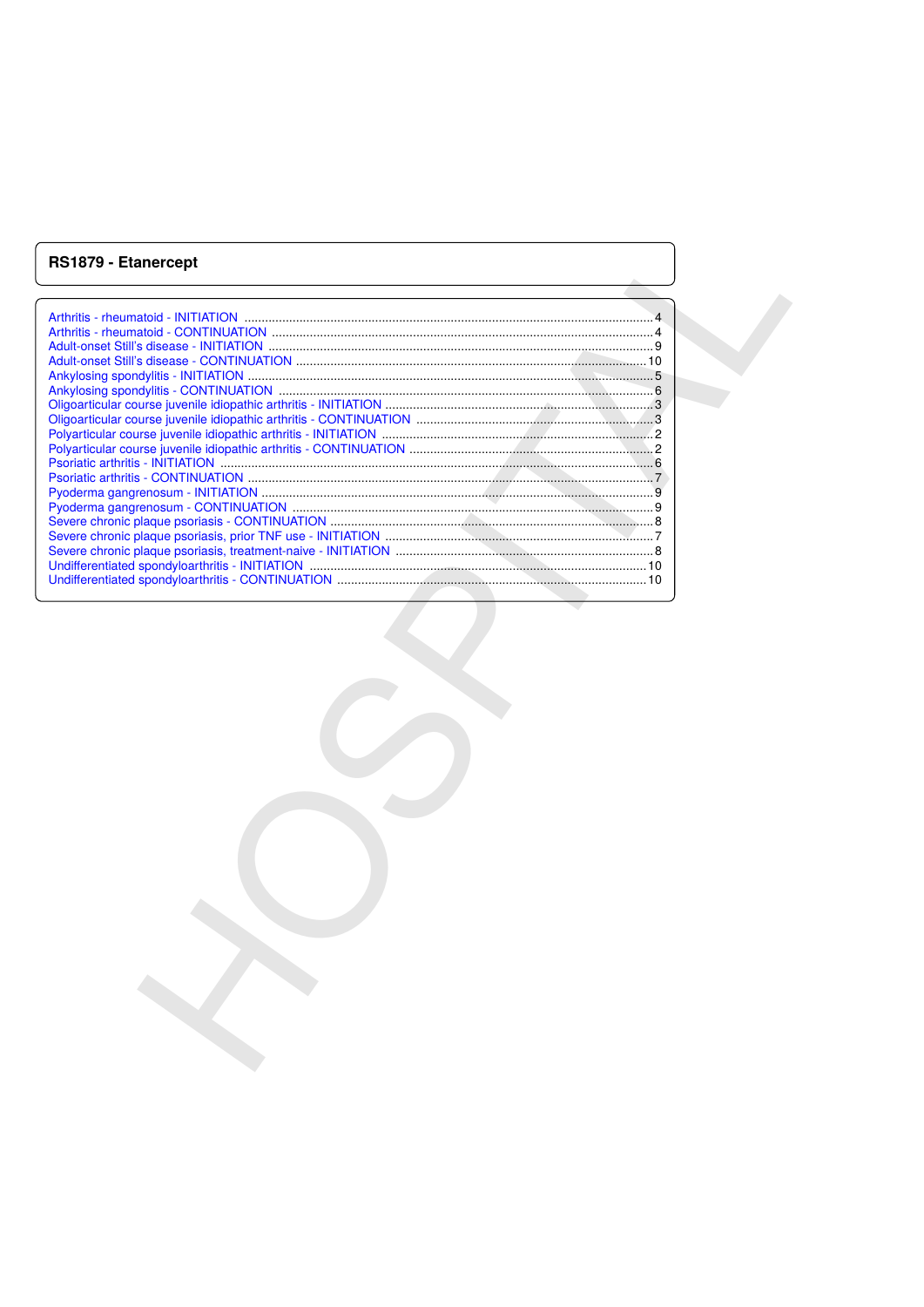Use this checklist to determine if a patient meets the restrictions for funding in the **hospital setting**. For more details, refer to [Section H](https://pharmac.govt.nz/section-h/) of the Pharmaceutical Schedule. For community funding, see the [Special Authority Criteria](https://pharmac.govt.nz/SAForms/).

<span id="page-1-0"></span>

| <b>PRESCRIBER</b> |     |            |          | <b>PATIENT:</b>                                                                                                                                                                                                                                                                                                                       |  |  |  |
|-------------------|-----|------------|----------|---------------------------------------------------------------------------------------------------------------------------------------------------------------------------------------------------------------------------------------------------------------------------------------------------------------------------------------|--|--|--|
|                   |     |            |          |                                                                                                                                                                                                                                                                                                                                       |  |  |  |
|                   |     |            |          |                                                                                                                                                                                                                                                                                                                                       |  |  |  |
| <b>Etanercept</b> |     |            |          |                                                                                                                                                                                                                                                                                                                                       |  |  |  |
| and               |     |            |          | INITIATION - polyarticular course juvenile idiopathic arthritis<br>Re-assessment required after 6 months<br>Prerequisites (tick boxes where appropriate)<br>Prescribed by, or recommended by a rheumatologist or named specialist, or in accordance with a protocol or guideline that has been endorsed<br>by the Health NZ Hospital. |  |  |  |
|                   |     | and        |          | The patient has had an initial Special Authority approval for adalimumab for polyarticular course juvenile idiopathic arthritis<br>(JIA)                                                                                                                                                                                              |  |  |  |
|                   |     |            | or       | The patient has experienced intolerable side effects from adalimumab<br>The patient has received insufficient benefit from adalimumab to meet the renewal criteria for adalimumab for<br>polyarticular course JIA                                                                                                                     |  |  |  |
|                   | or  | and<br>and |          | To be used as an adjunct to methotrexate therapy or monotherapy where use of methotrexate is limited by toxicity or intolerance<br>Patient has had polyarticular course JIA for 6 months duration or longer                                                                                                                           |  |  |  |
|                   |     |            | or<br>or | At least 5 active joints and at least 3 joints with limited range of motion, pain or tenderness after a 3-month trial of<br>methotrexate (at the maximum tolerated dose)<br>Moderate or high disease activity (cJADAS10 score of at least 2.5) after a 3-month trial of methotrexate (at the<br>maximum tolerated dose)               |  |  |  |
|                   |     |            |          | Low disease activity (cJADAS10 score between 1.1 and 2.5) after a 6-month trial of methotrexate                                                                                                                                                                                                                                       |  |  |  |
|                   |     |            |          | CONTINUATION - polyarticular course juvenile idiopathic arthritis<br>Re-assessment required after 6 months<br>Prerequisites (tick boxes where appropriate)                                                                                                                                                                            |  |  |  |
| and               |     |            |          | Prescribed by, or recommended by a rheumatologist or named specialist, or in accordance with a protocol or guideline that has been endorsed<br>by the Health NZ Hospital.                                                                                                                                                             |  |  |  |
|                   | and |            |          | Treatment is to be used as an adjunct to methotrexate therapy or monotherapy where use of methotrexate is limited by toxicity or<br>intolerance                                                                                                                                                                                       |  |  |  |
|                   |     | or         |          | Following 3 to 4 months' initial treatment, the patient has at least a 50% decrease in active joint count and an improvement in<br>physician's global assessment from baseline                                                                                                                                                        |  |  |  |
|                   |     |            |          | On subsequent reapplications, the patient demonstrates at least a continuing 30% improvement in active joint count and<br>continued improvement in physician's global assessment from baseline                                                                                                                                        |  |  |  |
|                   |     |            |          |                                                                                                                                                                                                                                                                                                                                       |  |  |  |

#### **CONTINUATION – polyarticular course juvenile idiopathic arthritis** Re-assessment required after 6 months

|     | Prescribed by, or recommended by a rheumatologist or named specialist, or in accordance with a protocol or guideline that has been endorsed |  |  |  |
|-----|---------------------------------------------------------------------------------------------------------------------------------------------|--|--|--|
|     | by the Health NZ Hospital.                                                                                                                  |  |  |  |
| and |                                                                                                                                             |  |  |  |

<span id="page-1-1"></span>

| Treatment is to be used as an adjunct to methotrexate therapy or monotherapy where use of methotrexate is limited by toxicity or<br>intolerance |
|-------------------------------------------------------------------------------------------------------------------------------------------------|
|                                                                                                                                                 |

I confirm that the above details are correct:

Signed: ............................................................................ Date: ...................................................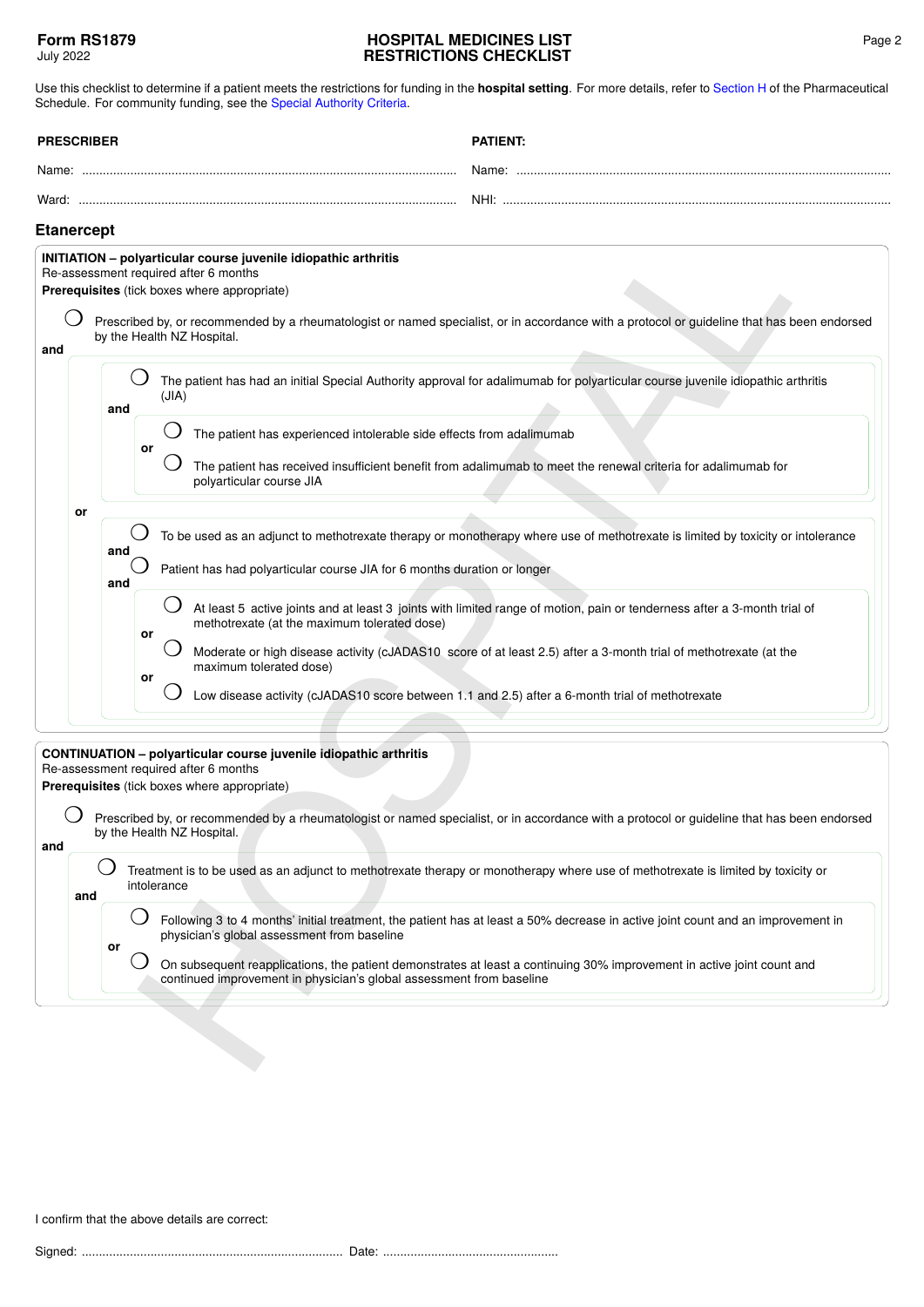<span id="page-2-1"></span><span id="page-2-0"></span>

|                        | <b>PRESCRIBER</b> |            |          |       |                                                                                                                                                                                                  | <b>PATIENT:</b>                                                                                                                                                                                                                                           |
|------------------------|-------------------|------------|----------|-------|--------------------------------------------------------------------------------------------------------------------------------------------------------------------------------------------------|-----------------------------------------------------------------------------------------------------------------------------------------------------------------------------------------------------------------------------------------------------------|
|                        |                   |            |          |       |                                                                                                                                                                                                  |                                                                                                                                                                                                                                                           |
|                        |                   |            |          |       |                                                                                                                                                                                                  |                                                                                                                                                                                                                                                           |
| Etanercept - continued |                   |            |          |       |                                                                                                                                                                                                  |                                                                                                                                                                                                                                                           |
| and                    |                   |            |          |       | INITIATION - oligoarticular course juvenile idiopathic arthritis<br>Re-assessment required after 6 months<br>Prerequisites (tick boxes where appropriate)<br>by the Health NZ Hospital.          | Prescribed by, or recommended by a rheumatologist or named specialist, or in accordance with a protocol or guideline that has been endorsed                                                                                                               |
|                        |                   |            | and      | (JIA) |                                                                                                                                                                                                  | The patient has had an initial Special Authority approval for adalimumab for oligoarticular course juvenile idiopathic arthritis                                                                                                                          |
|                        |                   |            | or       |       | The patient has experienced intolerable side effects from adalimumab<br>oligoarticular course JIA                                                                                                | The patient has received insufficient benefit from adalimumab to meet the renewal criteria for adalimumab for                                                                                                                                             |
|                        | or                | and<br>and |          |       | Patient has had oligoarticular course JIA for 6 months duration or longer                                                                                                                        | To be used as an adjunct to methotrexate therapy or monotherapy where use of methotrexate is limited by toxicity or intolerance                                                                                                                           |
|                        |                   |            | or<br>or |       | maximum tolerated dose)<br>of methotrexate (at the maximum tolerated dose)<br>High disease activity (cJADAS10 score greater than 4) after a 6-month trial of methotrexate                        | At least 2 active joints with limited range of motion, pain or tenderness after a 3-month trial of methotrexate (at the<br>Moderate or high disease activity (cJADAS10 score greater than 1.5) with poor prognostic features after a 3-month trial        |
| and                    |                   |            |          |       | <b>CONTINUATION - oligoarticular course juvenile idiopathic arthritis</b><br>Re-assessment required after 6 months<br>Prerequisites (tick boxes where appropriate)<br>by the Health NZ Hospital. | Prescribed by, or recommended by a rheumatologist or named specialist, or in accordance with a protocol or guideline that has been endorsed                                                                                                               |
|                        | and               |            |          |       |                                                                                                                                                                                                  | Subsidised as an adjunct to methotrexate therapy or monotherapy where use of methotrexate is limited by toxicity or intolerance                                                                                                                           |
|                        |                   | or         |          |       | physician's global assessment from baselinee<br>continued improvement in physician's global assessment from baseline                                                                             | Following 3 to 4 months' initial treatment, the patient has at least a 50% decrease in active joint count and an improvement in<br>On subsequent reapplications, the patient demonstrates at least a continuing 30% improvement in active joint count and |
|                        |                   |            |          |       |                                                                                                                                                                                                  |                                                                                                                                                                                                                                                           |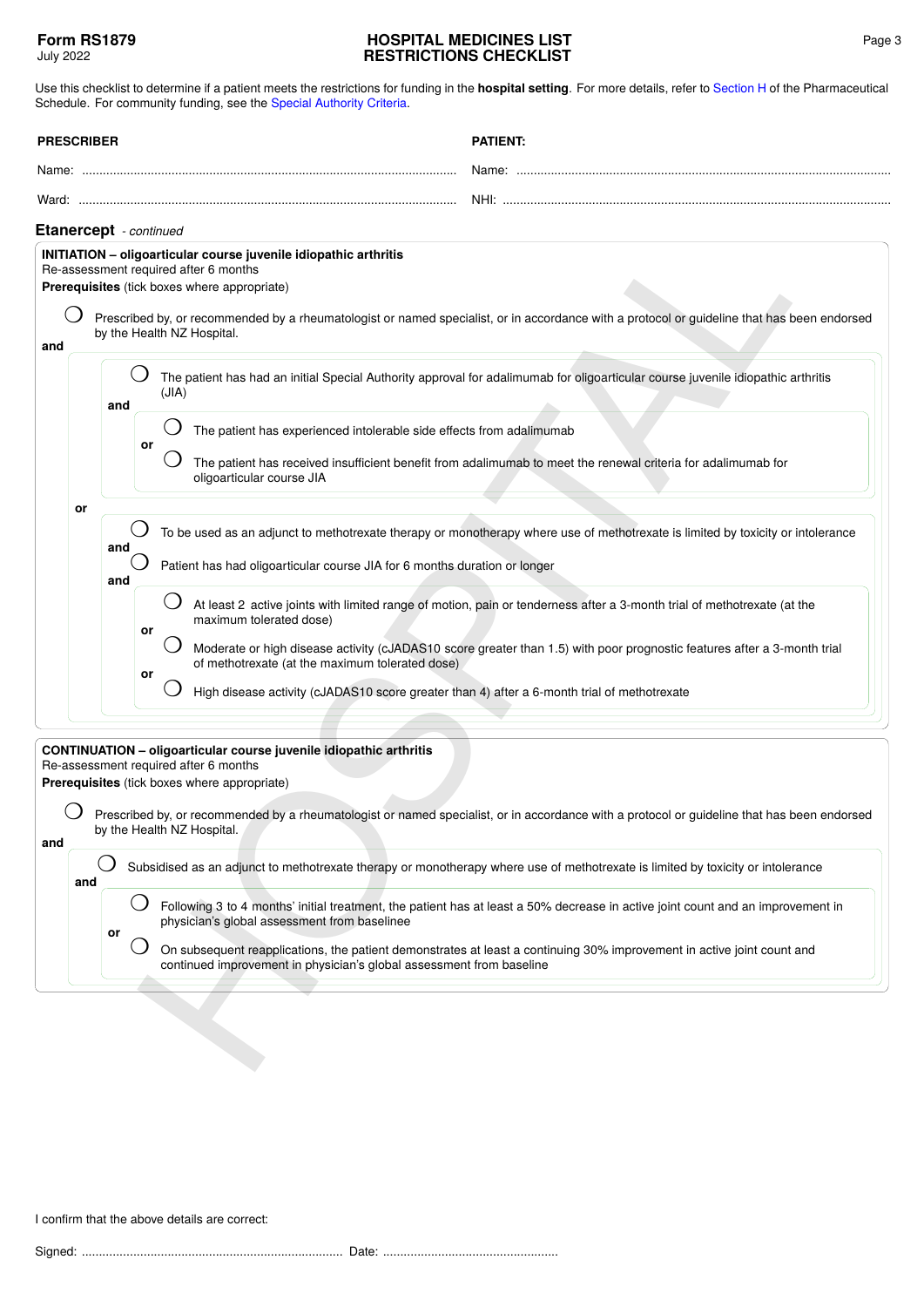Use this checklist to determine if a patient meets the restrictions for funding in the **hospital setting**. For more details, refer to [Section H](https://pharmac.govt.nz/section-h/) of the Pharmaceutical Schedule. For community funding, see the [Special Authority Criteria](https://pharmac.govt.nz/SAForms/).

<span id="page-3-0"></span>

|     | <b>PRESCRIBER</b>      |                                 |          |             | <b>PATIENT:</b>                                                                                                                                                                                                                                                                                                                                                                                                                                                                                                                                                                                                                                                                                                                                                                                                                                                                                                                                                                                                                                                                                                           |
|-----|------------------------|---------------------------------|----------|-------------|---------------------------------------------------------------------------------------------------------------------------------------------------------------------------------------------------------------------------------------------------------------------------------------------------------------------------------------------------------------------------------------------------------------------------------------------------------------------------------------------------------------------------------------------------------------------------------------------------------------------------------------------------------------------------------------------------------------------------------------------------------------------------------------------------------------------------------------------------------------------------------------------------------------------------------------------------------------------------------------------------------------------------------------------------------------------------------------------------------------------------|
|     |                        |                                 |          |             |                                                                                                                                                                                                                                                                                                                                                                                                                                                                                                                                                                                                                                                                                                                                                                                                                                                                                                                                                                                                                                                                                                                           |
|     |                        |                                 |          |             |                                                                                                                                                                                                                                                                                                                                                                                                                                                                                                                                                                                                                                                                                                                                                                                                                                                                                                                                                                                                                                                                                                                           |
|     | Etanercept - continued |                                 |          |             |                                                                                                                                                                                                                                                                                                                                                                                                                                                                                                                                                                                                                                                                                                                                                                                                                                                                                                                                                                                                                                                                                                                           |
| and |                        | Hospital.                       |          |             | <b>INITIATION - Arthritis - rheumatoid</b><br>Re-assessment required after 6 months<br>Prerequisites (tick boxes where appropriate)<br>Prescribed by, or recommended by a rheumatologist, or in accordance with a protocol or guideline that has been endorsed by the Health NZ                                                                                                                                                                                                                                                                                                                                                                                                                                                                                                                                                                                                                                                                                                                                                                                                                                           |
|     |                        | and                             |          |             | The patient has had an initial Special Authority approval for adalimumab for rheumatoid arthritis                                                                                                                                                                                                                                                                                                                                                                                                                                                                                                                                                                                                                                                                                                                                                                                                                                                                                                                                                                                                                         |
|     |                        |                                 | or       |             | The patient has experienced intolerable side effects<br>The patient has received insufficient benefit to meet the renewal criteria for rheumatoid arthritis                                                                                                                                                                                                                                                                                                                                                                                                                                                                                                                                                                                                                                                                                                                                                                                                                                                                                                                                                               |
|     | or                     | and<br>and<br>and<br>and<br>and | or<br>or |             | Patient has had rheumatoid arthritis (either confirmed by radiology imaging, or the patient is cyclic citrullinated peptide (CCP)<br>antibody positive) for six months duration or longer<br>Treatment is to be used as an adjunct to methotrexate therapy or monotherapy where use of methotrexate is limited by toxicity<br>or intolerance<br>Patient has tried and not responded to at least three months of methotrexate at a maximum tolerated dose (unless contraindicated)<br>Patient has tried and not responded to at least three months of methotrexate in combination with sulfasalazine and hydroxychloroquine<br>sulphate at maximum tolerated doses (unless contraindicated)<br>Patient has tried and not responded to at least three months of methotrexate in combination with the maximum tolerated<br>dose of ciclosporin<br>Patient has tried and not responded to at least three months of therapy at the maximum tolerated dose of leflunomide<br>alone or in combination with methotrexate<br>Patient has persistent symptoms of poorly controlled and active disease in at least 15 swollen joints |
|     |                        |                                 |          |             | Patient has persistent symptoms of poorly controlled and active disease in at least four joints from the following: wrist,<br>elbow, knee, ankle, and either shoulder or hip                                                                                                                                                                                                                                                                                                                                                                                                                                                                                                                                                                                                                                                                                                                                                                                                                                                                                                                                              |
|     |                        | NZ Hospital.                    |          |             | <b>CONTINUATION - Arthritis - rheumatoid</b><br>Re-assessment required after 2 years<br>Prerequisites (tick boxes where appropriate)<br>Prescribed by, or recommended by any relevant practitioner, or in accordance with a protocol or guideline that has been endorsed by the Health                                                                                                                                                                                                                                                                                                                                                                                                                                                                                                                                                                                                                                                                                                                                                                                                                                    |
| and | and                    |                                 |          | intolerance | Treatment is to be used as an adjunct to methotrexate therapy or monotherapy where use of methotrexate is limited by toxicity or                                                                                                                                                                                                                                                                                                                                                                                                                                                                                                                                                                                                                                                                                                                                                                                                                                                                                                                                                                                          |
|     |                        |                                 |          |             | Following initial treatment, the patient has at least a 50% decrease in active joint count from baseline and a clinically significant<br>ance to treatment in the eninien of the physician                                                                                                                                                                                                                                                                                                                                                                                                                                                                                                                                                                                                                                                                                                                                                                                                                                                                                                                                |

<span id="page-3-1"></span>

| and |    | Treatment is to be used as an adjunct to methotrexate therapy or monotherapy where use of methotrexate is limited by toxicity or<br>intolerance                                                                        |
|-----|----|------------------------------------------------------------------------------------------------------------------------------------------------------------------------------------------------------------------------|
|     |    | Following initial treatment, the patient has at least a 50% decrease in active joint count from baseline and a clinically significant<br>response to treatment in the opinion of the physician                         |
|     | or | On subsequent reapplications, the patient demonstrates at least a continuing 30% improvement in active joint count from<br>baseline and a clinically significant response to treatment in the opinion of the physician |

I confirm that the above details are correct: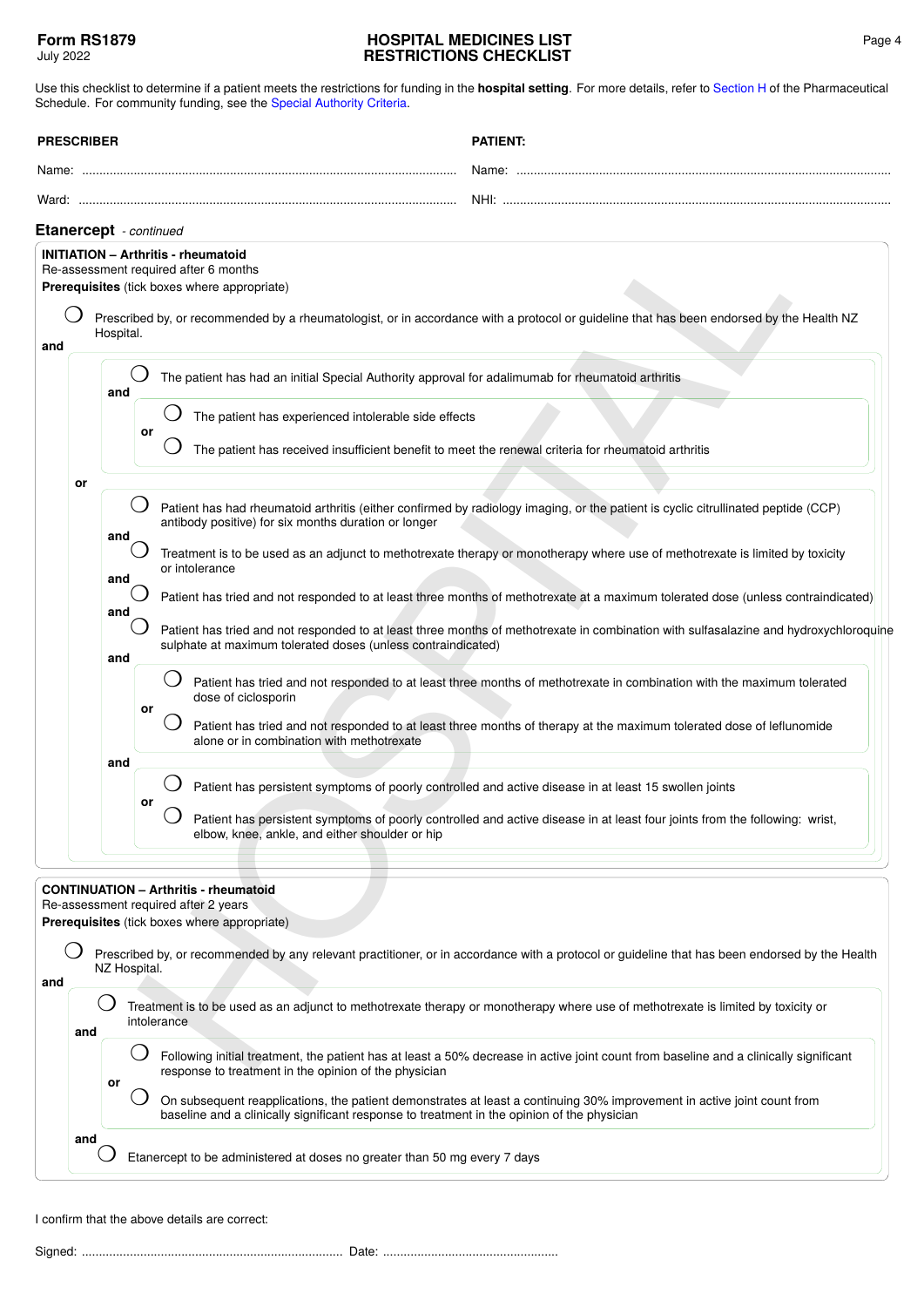Use this checklist to determine if a patient meets the restrictions for funding in the **hospital setting**. For more details, refer to [Section H](https://pharmac.govt.nz/section-h/) of the Pharmaceutical Schedule. For community funding, see the [Special Authority Criteria](https://pharmac.govt.nz/SAForms/).

<span id="page-4-0"></span>

|                                                                                                                                                                                                                                                                                                                          | <b>PRESCRIBER</b> |                                       |                                                                                                                                     | <b>PATIENT:</b>                                                                                                                                                                                                                                                                                                                                                                                                                                                                                                                                                                                                                                                                                                                                                                                                                                                                                                                                                                                                             |  |
|--------------------------------------------------------------------------------------------------------------------------------------------------------------------------------------------------------------------------------------------------------------------------------------------------------------------------|-------------------|---------------------------------------|-------------------------------------------------------------------------------------------------------------------------------------|-----------------------------------------------------------------------------------------------------------------------------------------------------------------------------------------------------------------------------------------------------------------------------------------------------------------------------------------------------------------------------------------------------------------------------------------------------------------------------------------------------------------------------------------------------------------------------------------------------------------------------------------------------------------------------------------------------------------------------------------------------------------------------------------------------------------------------------------------------------------------------------------------------------------------------------------------------------------------------------------------------------------------------|--|
|                                                                                                                                                                                                                                                                                                                          |                   |                                       |                                                                                                                                     |                                                                                                                                                                                                                                                                                                                                                                                                                                                                                                                                                                                                                                                                                                                                                                                                                                                                                                                                                                                                                             |  |
|                                                                                                                                                                                                                                                                                                                          |                   |                                       |                                                                                                                                     |                                                                                                                                                                                                                                                                                                                                                                                                                                                                                                                                                                                                                                                                                                                                                                                                                                                                                                                                                                                                                             |  |
|                                                                                                                                                                                                                                                                                                                          |                   | Etanercept - continued                |                                                                                                                                     |                                                                                                                                                                                                                                                                                                                                                                                                                                                                                                                                                                                                                                                                                                                                                                                                                                                                                                                                                                                                                             |  |
|                                                                                                                                                                                                                                                                                                                          |                   |                                       | <b>INITIATION - ankylosing spondylitis</b><br>Re-assessment required after 6 months<br>Prerequisites (tick boxes where appropriate) |                                                                                                                                                                                                                                                                                                                                                                                                                                                                                                                                                                                                                                                                                                                                                                                                                                                                                                                                                                                                                             |  |
| and                                                                                                                                                                                                                                                                                                                      |                   | Hospital.                             |                                                                                                                                     | Prescribed by, or recommended by a rheumatologist, or in accordance with a protocol or guideline that has been endorsed by the Health NZ                                                                                                                                                                                                                                                                                                                                                                                                                                                                                                                                                                                                                                                                                                                                                                                                                                                                                    |  |
|                                                                                                                                                                                                                                                                                                                          |                   | and                                   |                                                                                                                                     | The patient has had an initial Special Authority approval for adalimumab for ankylosing spondylitis                                                                                                                                                                                                                                                                                                                                                                                                                                                                                                                                                                                                                                                                                                                                                                                                                                                                                                                         |  |
|                                                                                                                                                                                                                                                                                                                          |                   | or                                    |                                                                                                                                     | The patient has experienced intolerable side effects from adalimumab                                                                                                                                                                                                                                                                                                                                                                                                                                                                                                                                                                                                                                                                                                                                                                                                                                                                                                                                                        |  |
|                                                                                                                                                                                                                                                                                                                          |                   |                                       | ankylosing spondylitis                                                                                                              | The patient has received insufficient benefit from adalimumab to meet the renewal criteria for adalimumab for                                                                                                                                                                                                                                                                                                                                                                                                                                                                                                                                                                                                                                                                                                                                                                                                                                                                                                               |  |
|                                                                                                                                                                                                                                                                                                                          | or                |                                       |                                                                                                                                     |                                                                                                                                                                                                                                                                                                                                                                                                                                                                                                                                                                                                                                                                                                                                                                                                                                                                                                                                                                                                                             |  |
|                                                                                                                                                                                                                                                                                                                          |                   | and<br>and<br>and<br>and<br>or<br>and | exercise regimen for ankylosing spondylitis<br>$\Box$<br>gender (see Notes)                                                         | Patient has a confirmed diagnosis of ankylosing spondylitis present for more than six months<br>Patient has low back pain and stiffness that is relieved by exercise but not by rest<br>Patient has bilateral sacroiliitis demonstrated by plain radiographs, CT or MRI scan<br>Patient's ankylosing spondylitis has not responded adequately to treatment with two or more non-steroidal anti-inflammatory<br>drugs (NSAIDs), in combination with anti-ulcer therapy if indicated, while patient was undergoing at least 3 months of a regular<br>Patient has limitation of motion of the lumbar spine in the sagittal and the frontal planes as determined by the following<br>Bath Ankylosing Spondylitis Metrology Index (BASMI) measures: a modified Schober's test of less than or equal to<br>4 cm and lumbar side flexion measurement of less than or equal to 10 cm (mean of left and right)<br>Patient has limitation of chest expansion by at least 2.5 cm below the average normal values corrected for age and |  |
| Bath Ankylosing Spondylitis Disease Activity Index (BASDAI) of at least 6 on a 0-10 scale<br>Note: The BASDAI must have been determined at the completion of the 3 month exercise trial, but prior to ceasing NSAID treatment. The BASDAI<br>measure must be no more than 1 month old at the time of starting treatment. |                   |                                       |                                                                                                                                     |                                                                                                                                                                                                                                                                                                                                                                                                                                                                                                                                                                                                                                                                                                                                                                                                                                                                                                                                                                                                                             |  |
|                                                                                                                                                                                                                                                                                                                          |                   | Age                                   | Average normal chest expansion corrected for age and gender:<br>Male                                                                | Female                                                                                                                                                                                                                                                                                                                                                                                                                                                                                                                                                                                                                                                                                                                                                                                                                                                                                                                                                                                                                      |  |
|                                                                                                                                                                                                                                                                                                                          |                   | 18-24                                 | 7.0 cm                                                                                                                              | 5.5 cm                                                                                                                                                                                                                                                                                                                                                                                                                                                                                                                                                                                                                                                                                                                                                                                                                                                                                                                                                                                                                      |  |
|                                                                                                                                                                                                                                                                                                                          |                   | 25-34                                 | 7.5 cm                                                                                                                              | $5.5 \text{ cm}$                                                                                                                                                                                                                                                                                                                                                                                                                                                                                                                                                                                                                                                                                                                                                                                                                                                                                                                                                                                                            |  |
|                                                                                                                                                                                                                                                                                                                          |                   | 35-44                                 | 6.5 cm                                                                                                                              | 4.5 cm                                                                                                                                                                                                                                                                                                                                                                                                                                                                                                                                                                                                                                                                                                                                                                                                                                                                                                                                                                                                                      |  |
|                                                                                                                                                                                                                                                                                                                          |                   | 45-54                                 | 6.0 cm                                                                                                                              | 5.0 cm                                                                                                                                                                                                                                                                                                                                                                                                                                                                                                                                                                                                                                                                                                                                                                                                                                                                                                                                                                                                                      |  |
|                                                                                                                                                                                                                                                                                                                          |                   | 55-64                                 | 5.5 cm                                                                                                                              | 4.0 cm                                                                                                                                                                                                                                                                                                                                                                                                                                                                                                                                                                                                                                                                                                                                                                                                                                                                                                                                                                                                                      |  |
|                                                                                                                                                                                                                                                                                                                          |                   | 65-74<br>$75+$                        | 4.0 cm<br>3.0 cm                                                                                                                    | $4.0 \text{ cm}$<br>2.5 cm                                                                                                                                                                                                                                                                                                                                                                                                                                                                                                                                                                                                                                                                                                                                                                                                                                                                                                                                                                                                  |  |
|                                                                                                                                                                                                                                                                                                                          |                   |                                       |                                                                                                                                     |                                                                                                                                                                                                                                                                                                                                                                                                                                                                                                                                                                                                                                                                                                                                                                                                                                                                                                                                                                                                                             |  |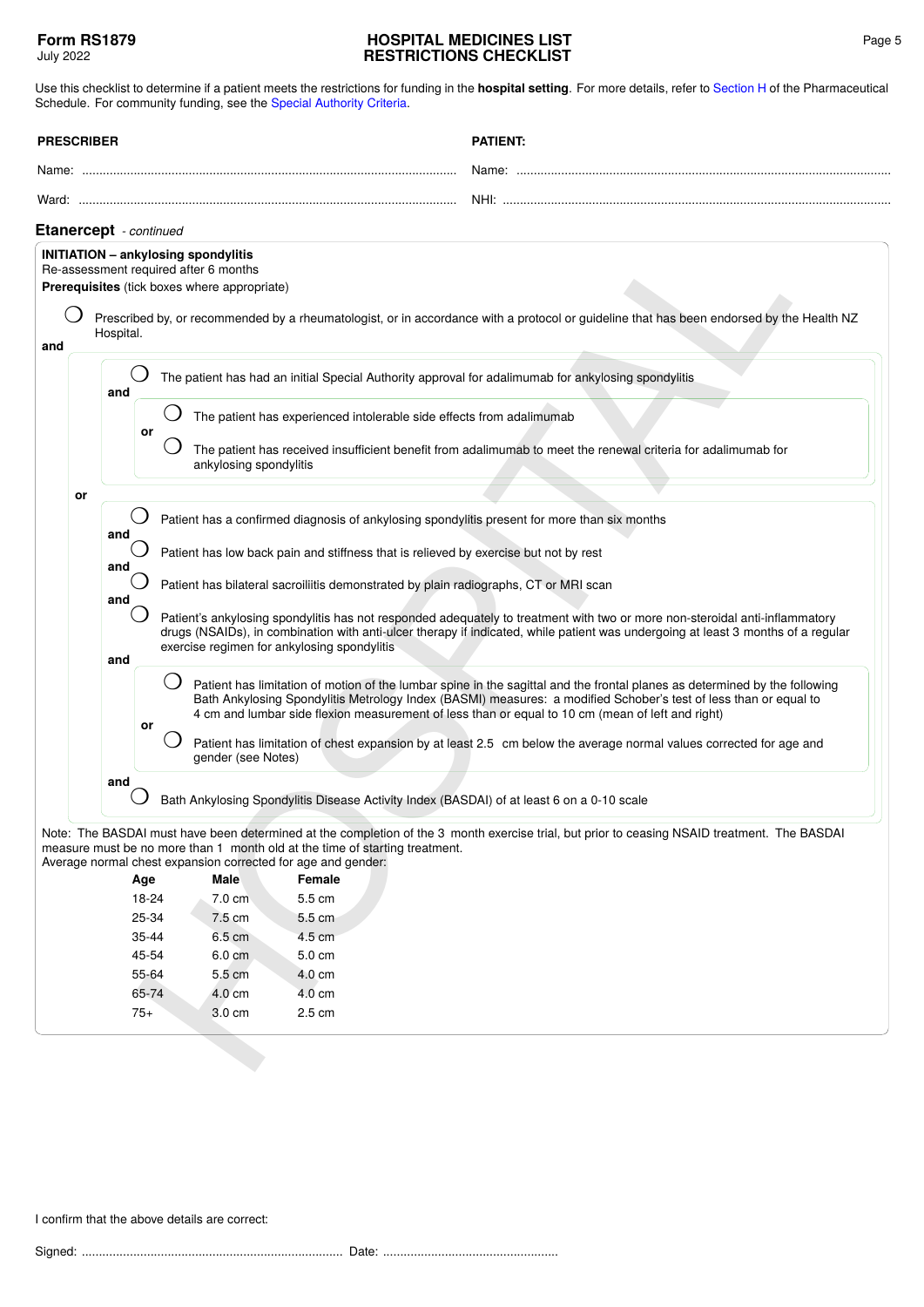<span id="page-5-1"></span><span id="page-5-0"></span>

| <b>PRESCRIBER</b> |                                                                                                                                               | <b>PATIENT:</b>                                                                                                                                                                                                                                                                                                         |
|-------------------|-----------------------------------------------------------------------------------------------------------------------------------------------|-------------------------------------------------------------------------------------------------------------------------------------------------------------------------------------------------------------------------------------------------------------------------------------------------------------------------|
|                   |                                                                                                                                               |                                                                                                                                                                                                                                                                                                                         |
|                   |                                                                                                                                               |                                                                                                                                                                                                                                                                                                                         |
|                   | Etanercept - continued                                                                                                                        |                                                                                                                                                                                                                                                                                                                         |
|                   | <b>CONTINUATION - ankylosing spondylitis</b><br>Re-assessment required after 6 months<br>Prerequisites (tick boxes where appropriate)         |                                                                                                                                                                                                                                                                                                                         |
| and               | Hospital.                                                                                                                                     | Prescribed by, or recommended by a rheumatologist, or in accordance with a protocol or guideline that has been endorsed by the Health NZ                                                                                                                                                                                |
|                   |                                                                                                                                               | Following 12 weeks' initial treatment and for subsequent renewals, treatment has resulted in an improvement in BASDAI of 4 or more<br>points from pre-treatment baseline on a 10 point scale, or an improvement in BASDAI of 50%, whichever is less                                                                     |
| and<br>and        |                                                                                                                                               | Physician considers that the patient has benefited from treatment and that continued treatment is appropriate                                                                                                                                                                                                           |
|                   | Etanercept to be administered at doses no greater than 50 mg every 7 days                                                                     |                                                                                                                                                                                                                                                                                                                         |
| and               | <b>INITIATION - psoriatic arthritis</b><br>Re-assessment required after 6 months<br>Prerequisites (tick boxes where appropriate)<br>Hospital. | Prescribed by, or recommended by a rheumatologist, or in accordance with a protocol or guideline that has been endorsed by the Health NZ                                                                                                                                                                                |
|                   | and<br>or<br>adalimumab or secukinumab for psoriatic arthritis                                                                                | The patient has had an initial Special Authority approval for adalimumab or secukinumab for psoriatic arthritis<br>The patient has experienced intolerable side effects from adalimumab or secukinumab<br>The patient has received insufficient benefit from adalimumab or secukinumab to meet the renewal criteria for |
| or                | Patient has had severe active psoriatic arthritis for six months duration or longer<br>and                                                    | Patient has tried and not responded to at least three months of oral or parenteral methotrexate at a dose of at least 20 mg                                                                                                                                                                                             |
|                   | weekly or a maximum tolerated dose<br>and<br>a dose of up to 20 mg daily (or maximum tolerated doses)<br>and                                  | Patient has tried and not responded to at least three months of sulfasalazine at a dose of at least 2 g per day or leflunomide at                                                                                                                                                                                       |
|                   | or<br>elbow, knee, ankle, and either shoulder or hip                                                                                          | Patient has persistent symptoms of poorly controlled and active disease in at least 15 swollen, tender joints<br>Patient has persistent symptoms of poorly controlled and active disease in at least four joints from the following: wrist,                                                                             |
|                   | and<br>application<br>or                                                                                                                      | Patient has a C-reactive protein level greater than 15 mg/L measured no more than one month prior to the date of this<br>Patient has an elevated erythrocyte sedimentation rate (ESR) greater than 25 mm per hour                                                                                                       |
|                   | or<br>and has done so for more than three months                                                                                              | ESR and CRP not measured as patient is currently receiving prednisone therapy at a dose of greater than 5 mg per day                                                                                                                                                                                                    |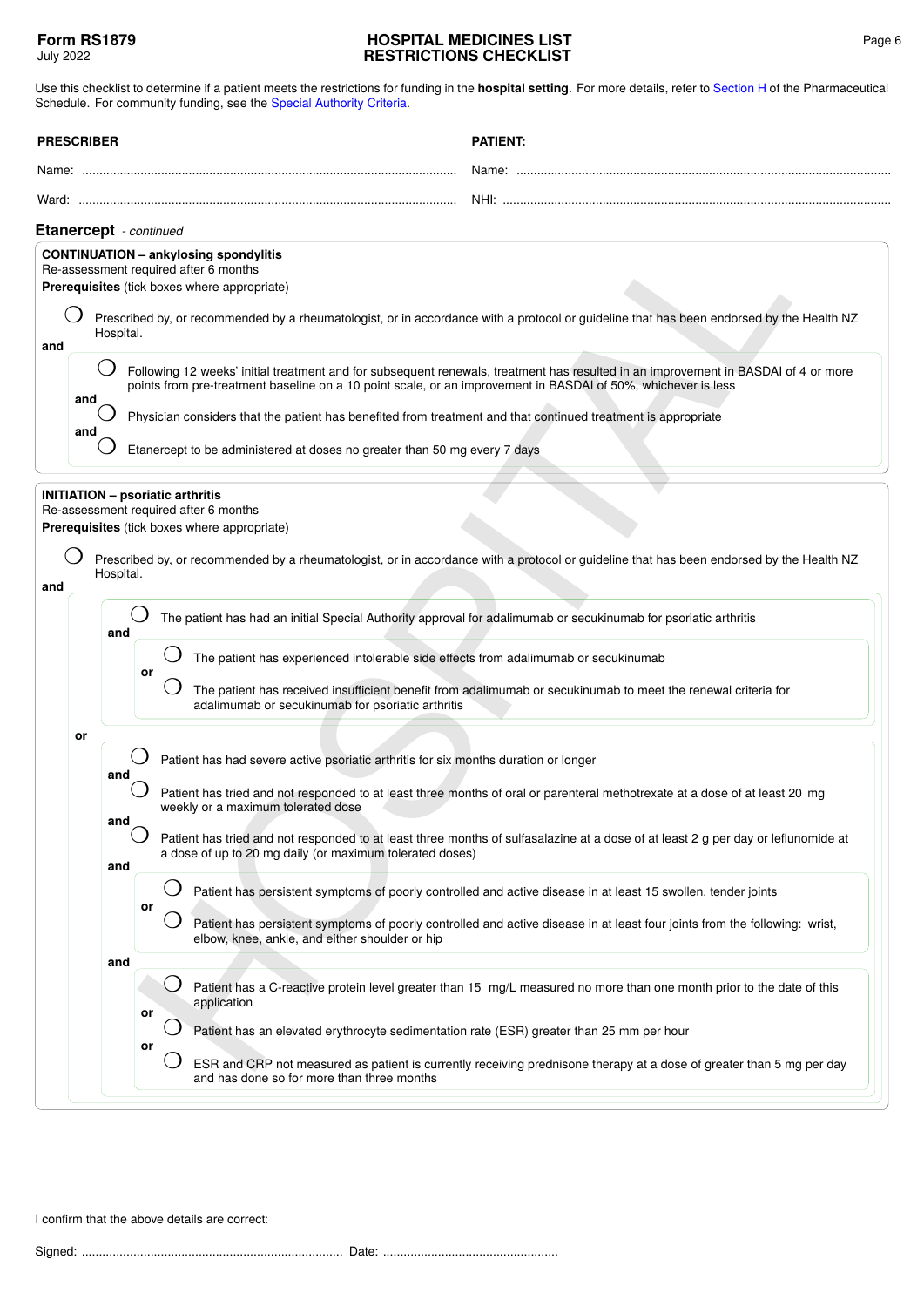<span id="page-6-1"></span><span id="page-6-0"></span>

| <b>PRESCRIBER</b>                                                          | <b>PATIENT:</b>                                                                                                                                                                                                                                                                                                                                                                                                                                                                                                                                                                                                                                                                                                                                       |
|----------------------------------------------------------------------------|-------------------------------------------------------------------------------------------------------------------------------------------------------------------------------------------------------------------------------------------------------------------------------------------------------------------------------------------------------------------------------------------------------------------------------------------------------------------------------------------------------------------------------------------------------------------------------------------------------------------------------------------------------------------------------------------------------------------------------------------------------|
|                                                                            |                                                                                                                                                                                                                                                                                                                                                                                                                                                                                                                                                                                                                                                                                                                                                       |
|                                                                            |                                                                                                                                                                                                                                                                                                                                                                                                                                                                                                                                                                                                                                                                                                                                                       |
| Etanercept - continued                                                     |                                                                                                                                                                                                                                                                                                                                                                                                                                                                                                                                                                                                                                                                                                                                                       |
| <b>CONTINUATION - psoriatic arthritis</b><br>Hospital.<br>and<br>or<br>and | Re-assessment required after 6 months<br>Prerequisites (tick boxes where appropriate)<br>Prescribed by, or recommended by a rheumatologist, or in accordance with a protocol or guideline that has been endorsed by the Health NZ<br>Following 3 to 4 months' initial treatment, the patient has at least a 50% decrease in active joint count from baseline and a<br>clinically significant response to treatment in the opinion of the physician<br>The patient demonstrates at least a continuing 30% improvement in active joint count from baseline and a clinically significant<br>response to prior etanercept treatment in the opinion of the treating physician<br>Etanercept to be administered at doses no greater than 50 mg every 7 days |
| Hospital.<br>and<br>and<br>or<br>and                                       | INITIATION - severe chronic plaque psoriasis, prior TNF use<br>Re-assessment required after 4 months<br>Prerequisites (tick boxes where appropriate)<br>Prescribed by, or recommended by a dermatologist, or in accordance with a protocol or guideline that has been endorsed by the Health NZ<br>The patient has had an initial Special Authority approval for adalimumab for severe chronic plaque psoriasis<br>The patient has experienced intolerable side effects from adalimumab<br>The patient has received insufficient benefit from adalimumab to meet the renewal criteria for adalimumab for severe chronic<br>plaque psoriasis                                                                                                           |
|                                                                            | Patient must be reassessed for continuation after 3 doses                                                                                                                                                                                                                                                                                                                                                                                                                                                                                                                                                                                                                                                                                             |
|                                                                            |                                                                                                                                                                                                                                                                                                                                                                                                                                                                                                                                                                                                                                                                                                                                                       |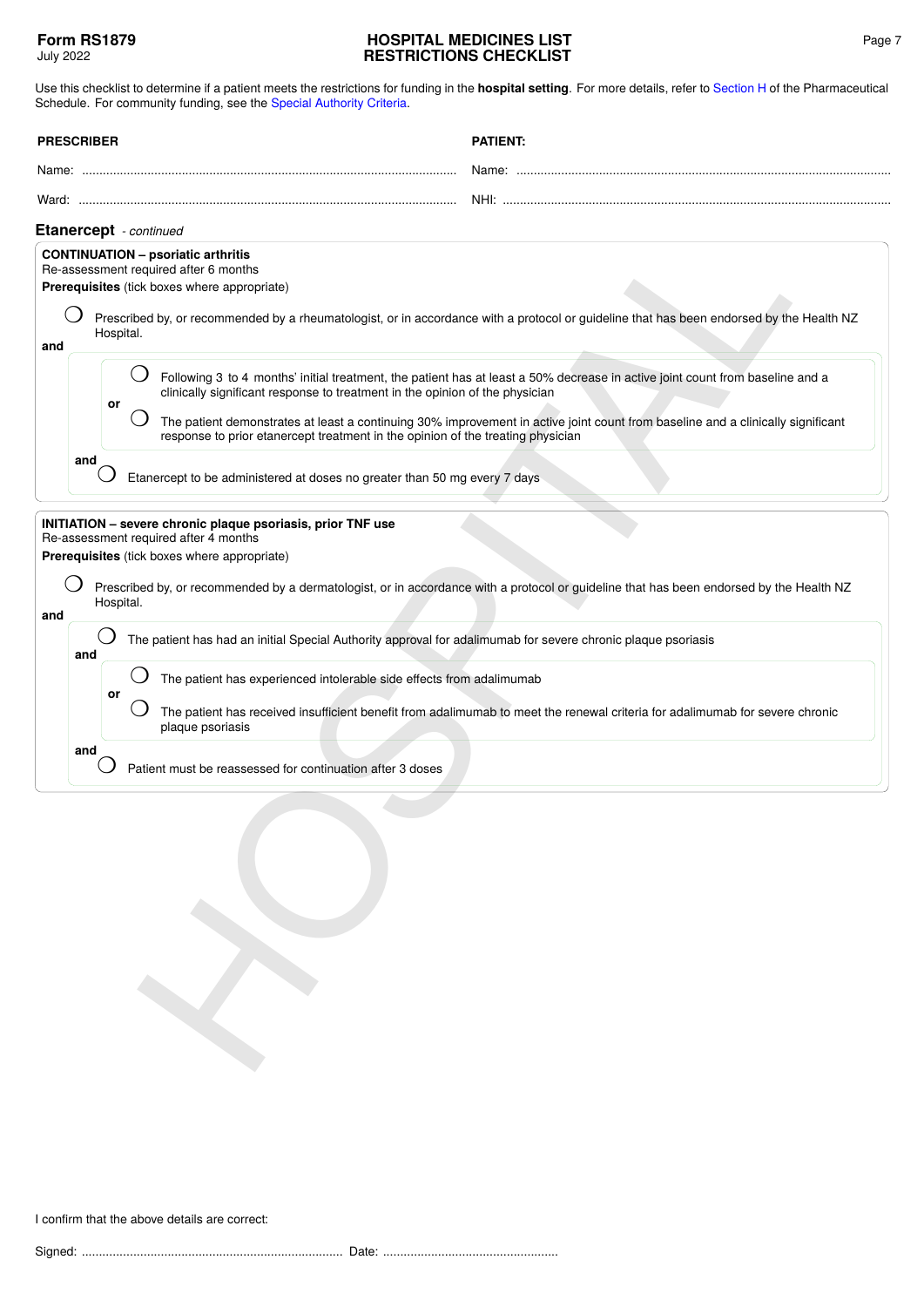<span id="page-7-1"></span>

| <b>PRESCRIBER</b>                                                                                                                                                                                                                          | <b>PATIENT:</b>                                                                                                                                                                                                                                                                                                                                                                                                                                                                                                                                                                                                                                                                                                                                                                                                                                                                                                                                                                                                                                                                                                                                                                                                                                                                                                                                                                                                                                                                                                                                                                                                                                                                                                                        |
|--------------------------------------------------------------------------------------------------------------------------------------------------------------------------------------------------------------------------------------------|----------------------------------------------------------------------------------------------------------------------------------------------------------------------------------------------------------------------------------------------------------------------------------------------------------------------------------------------------------------------------------------------------------------------------------------------------------------------------------------------------------------------------------------------------------------------------------------------------------------------------------------------------------------------------------------------------------------------------------------------------------------------------------------------------------------------------------------------------------------------------------------------------------------------------------------------------------------------------------------------------------------------------------------------------------------------------------------------------------------------------------------------------------------------------------------------------------------------------------------------------------------------------------------------------------------------------------------------------------------------------------------------------------------------------------------------------------------------------------------------------------------------------------------------------------------------------------------------------------------------------------------------------------------------------------------------------------------------------------------|
|                                                                                                                                                                                                                                            |                                                                                                                                                                                                                                                                                                                                                                                                                                                                                                                                                                                                                                                                                                                                                                                                                                                                                                                                                                                                                                                                                                                                                                                                                                                                                                                                                                                                                                                                                                                                                                                                                                                                                                                                        |
|                                                                                                                                                                                                                                            |                                                                                                                                                                                                                                                                                                                                                                                                                                                                                                                                                                                                                                                                                                                                                                                                                                                                                                                                                                                                                                                                                                                                                                                                                                                                                                                                                                                                                                                                                                                                                                                                                                                                                                                                        |
| <b>Etanercept</b> - continued                                                                                                                                                                                                              |                                                                                                                                                                                                                                                                                                                                                                                                                                                                                                                                                                                                                                                                                                                                                                                                                                                                                                                                                                                                                                                                                                                                                                                                                                                                                                                                                                                                                                                                                                                                                                                                                                                                                                                                        |
| INITIATION - severe chronic plaque psoriasis, treatment-naive<br>Re-assessment required after 4 months<br>Prerequisites (tick boxes where appropriate)                                                                                     | Prescribed by, or recommended by a dermatologist, or in accordance with a protocol or guideline that has been endorsed by the Health NZ                                                                                                                                                                                                                                                                                                                                                                                                                                                                                                                                                                                                                                                                                                                                                                                                                                                                                                                                                                                                                                                                                                                                                                                                                                                                                                                                                                                                                                                                                                                                                                                                |
| Hospital.<br>and<br>or<br>and<br>and<br>cessation of each prior treatment course<br>and<br>cessation of the most recent prior treatment.<br><b>CONTINUATION - severe chronic plaque psoriasis</b><br>Re-assessment required after 6 months | Patient has "whole body" severe chronic plaque psoriasis with a Psoriasis Area and Severity Index (PASI) score of greater than<br>10, where lesions have been present for at least 6 months from the time of initial diagnosis<br>Patient has severe chronic plaque psoriasis of the face, or palm of a hand or sole of a foot, where the plaque or plaques have<br>been present for at least 6 months from the time of initial diagnosis<br>Patient has tried, but had an inadequate response (see Note) to, or has experienced intolerable side effects from, at least three of the<br>following (at maximum tolerated doses unless contraindicated): phototherapy, methotrexate, ciclosporin, or acitretin<br>A PASI assessment or Dermatology Quality of Life Index (DLQI) assessment has been completed for at least the most recent prior<br>treatment course (but preferably all prior treatment courses), preferably while still on treatment but no longer than 1 month following<br>The most recent PASI or DLQI assessment is no more than 1 month old at the time of initiation<br>Note: "Inadequate response" is defined as: for whole body severe chronic plaque psoriasis, a PASI score of greater than 10, as assessed preferably<br>while still on treatment but no longer than 1 month following cessation of the most recent prior treatment; for severe chronic plaque psoriasis of the face,<br>hand or foot, at least 2 of the 3 PASI symptom subscores for erythema, thickness and scaling are rated as severe or very severe, and the skin area<br>affected is 30% or more of the face, palm of a hand or sole of a foot, as assessed preferably while still on treatment but no longer than 1 month following |
| Prerequisites (tick boxes where appropriate)<br>Hospital.                                                                                                                                                                                  | Prescribed by, or recommended by a dermatologist, or in accordance with a protocol or guideline that has been endorsed by the Health NZ                                                                                                                                                                                                                                                                                                                                                                                                                                                                                                                                                                                                                                                                                                                                                                                                                                                                                                                                                                                                                                                                                                                                                                                                                                                                                                                                                                                                                                                                                                                                                                                                |
| and<br>and<br>or<br>or<br>and<br>or                                                                                                                                                                                                        | Patient had "whole body" severe chronic plaque psoriasis at the start of treatment<br>Following each prior etanercept treatment course the patient has a PASI score which is reduced by 75% or<br>more, or is sustained at this level, when compared with the pre-etanercept treatment baseline value<br>Following each prior etanercept treatment course the patient has a Dermatology Quality of Life Index (DLQI)<br>improvement of 5 or more, when compared with the pre-treatment baseline value<br>Patient had severe chronic plaque psoriasis of the face, or palm of a hand or sole of a foot at the start of treatment<br>Following each prior etanercept treatment course the patient has a reduction in the PASI symptom subscores<br>for all 3 of erythema, thickness and scaling, to slight or better, or sustained at this level, as compared to the<br>treatment course baseline values<br>Following each prior etanercept treatment course the patient has a reduction of 75% or more in the skin area<br>affected, or sustained at this level, as compared to the pre-etanercept treatment baseline value                                                                                                                                                                                                                                                                                                                                                                                                                                                                                                                                                                                                             |
| and                                                                                                                                                                                                                                        | Etanercept to be administered at doses no greater than 50 mg every 7 days                                                                                                                                                                                                                                                                                                                                                                                                                                                                                                                                                                                                                                                                                                                                                                                                                                                                                                                                                                                                                                                                                                                                                                                                                                                                                                                                                                                                                                                                                                                                                                                                                                                              |

<span id="page-7-0"></span>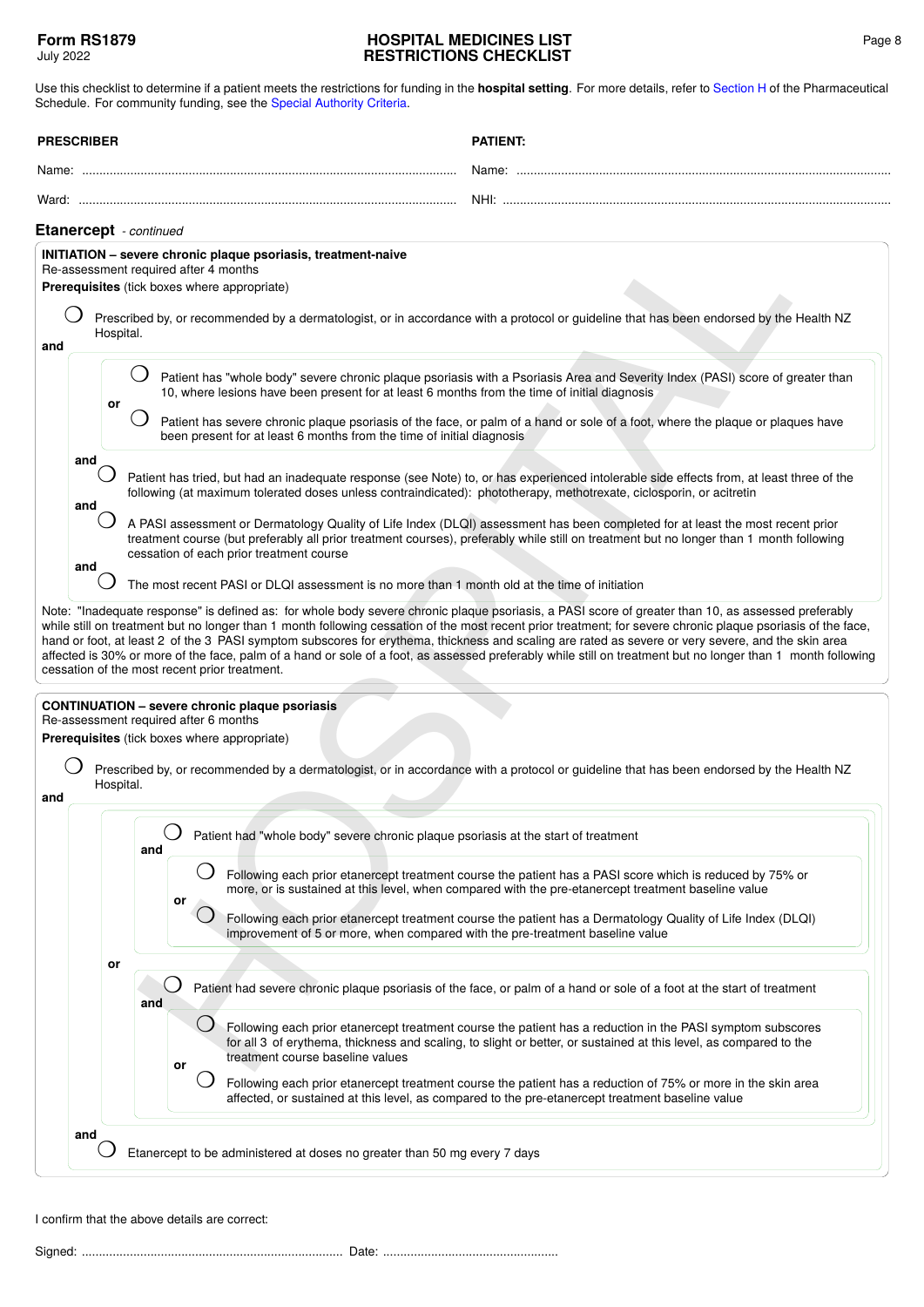<span id="page-8-2"></span><span id="page-8-1"></span><span id="page-8-0"></span>

| <b>PRESCRIBER</b>             |                                                                                                                                                      |           |     | <b>PATIENT:</b>                                                                                                                                                                                               |                                                                                                                                                                                     |  |
|-------------------------------|------------------------------------------------------------------------------------------------------------------------------------------------------|-----------|-----|---------------------------------------------------------------------------------------------------------------------------------------------------------------------------------------------------------------|-------------------------------------------------------------------------------------------------------------------------------------------------------------------------------------|--|
|                               |                                                                                                                                                      |           |     |                                                                                                                                                                                                               |                                                                                                                                                                                     |  |
|                               |                                                                                                                                                      |           |     |                                                                                                                                                                                                               |                                                                                                                                                                                     |  |
| <b>Etanercept</b> - continued |                                                                                                                                                      |           |     |                                                                                                                                                                                                               |                                                                                                                                                                                     |  |
|                               |                                                                                                                                                      |           |     | <b>INITIATION</b> - pyoderma gangrenosum<br>Prerequisites (tick boxes where appropriate)                                                                                                                      |                                                                                                                                                                                     |  |
| and                           | Prescribed by, or recommended by a dermatologist, or in accordance with a protocol or guideline that has been endorsed by the Health NZ<br>Hospital. |           |     |                                                                                                                                                                                                               |                                                                                                                                                                                     |  |
|                               |                                                                                                                                                      |           |     | Patient has pyoderma gangrenosum*                                                                                                                                                                             |                                                                                                                                                                                     |  |
|                               | and<br>and                                                                                                                                           |           |     | Patient has received three months of conventional therapy including a minimum of three pharmaceuticals (e.g. prednisone, ciclosporin,<br>azathioprine, or methotrexate) and not received an adequate response |                                                                                                                                                                                     |  |
|                               |                                                                                                                                                      |           |     | A maximum of 8 doses                                                                                                                                                                                          |                                                                                                                                                                                     |  |
|                               |                                                                                                                                                      |           |     | Note: Indications marked with * are unapproved indications.                                                                                                                                                   |                                                                                                                                                                                     |  |
|                               |                                                                                                                                                      |           |     | <b>CONTINUATION - pyoderma gangrenosum</b><br>Prerequisites (tick boxes where appropriate)                                                                                                                    |                                                                                                                                                                                     |  |
| and                           |                                                                                                                                                      | Hospital. |     | Prescribed by, or recommended by a dermatologist, or in accordance with a protocol or guideline that has been endorsed by the Health NZ                                                                       |                                                                                                                                                                                     |  |
|                               |                                                                                                                                                      |           |     | Patient has shown clinical improvement                                                                                                                                                                        |                                                                                                                                                                                     |  |
|                               | and                                                                                                                                                  |           |     | Patient continues to require treatment                                                                                                                                                                        |                                                                                                                                                                                     |  |
|                               | and                                                                                                                                                  |           |     | A maximum of 8 doses                                                                                                                                                                                          |                                                                                                                                                                                     |  |
|                               |                                                                                                                                                      |           |     |                                                                                                                                                                                                               |                                                                                                                                                                                     |  |
|                               |                                                                                                                                                      |           |     | <b>INITIATION - adult-onset Still's disease</b><br>Re-assessment required after 6 months<br>Prerequisites (tick boxes where appropriate)                                                                      |                                                                                                                                                                                     |  |
| and                           |                                                                                                                                                      | Hospital. |     | Prescribed by, or recommended by a rheumatologist, or in accordance with a protocol or guideline that has been endorsed by the Health NZ                                                                      |                                                                                                                                                                                     |  |
|                               |                                                                                                                                                      |           |     | The patient has had an initial Special Authority approval for etanercept for adult-onset Still's disease (AOSD)                                                                                               |                                                                                                                                                                                     |  |
|                               |                                                                                                                                                      |           | or  | The patient has been started on tocilizumab for AOSD in a Health NZ Hospital                                                                                                                                  |                                                                                                                                                                                     |  |
|                               |                                                                                                                                                      | and       | or  | The patient has experienced intolerable side effects from etanercept and/or tocilizumab                                                                                                                       |                                                                                                                                                                                     |  |
|                               |                                                                                                                                                      |           |     | The patient has received insufficient benefit from at least a three-month trial of adalimumab and/or tocilizumab such that<br>they do not meet the renewal criteria for AOSD                                  |                                                                                                                                                                                     |  |
|                               | or                                                                                                                                                   |           |     |                                                                                                                                                                                                               |                                                                                                                                                                                     |  |
|                               |                                                                                                                                                      | and       |     | Patient diagnosed with AOSD according to the Yamaguchi criteria (J Rheumatol 1992;19:424-430)                                                                                                                 |                                                                                                                                                                                     |  |
|                               |                                                                                                                                                      |           | and |                                                                                                                                                                                                               | Patient has tried and not responded to at least 6 months of glucocorticosteroids at a dose of at least 0.5 mg/kg, non-steroidal<br>antiinflammatory drugs (NSAIDs) and methotrexate |  |
|                               |                                                                                                                                                      |           |     | Patient has persistent symptoms of disabling poorly controlled and active disease                                                                                                                             |                                                                                                                                                                                     |  |